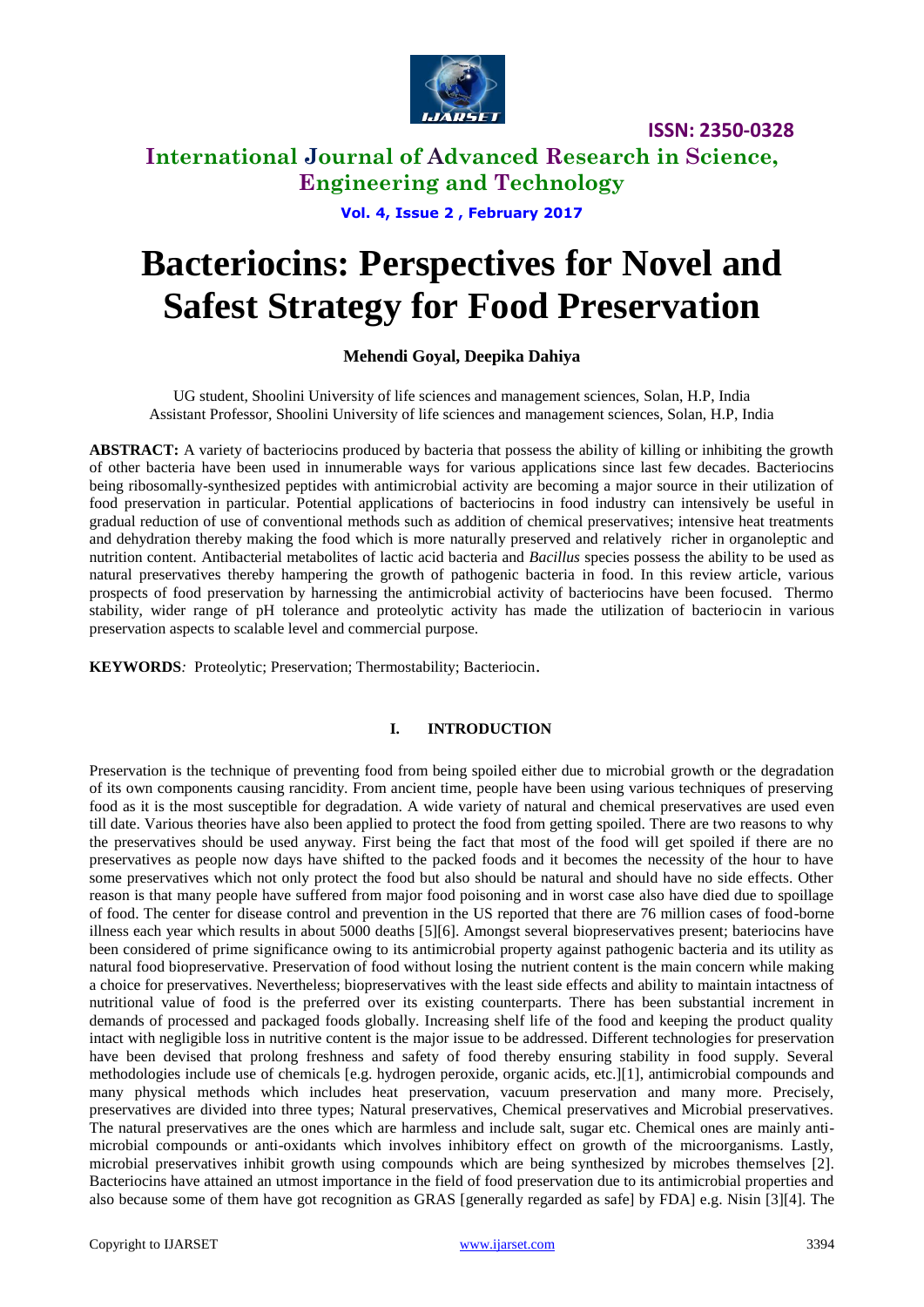

### **International Journal of Advanced Research in Science, Engineering and Technology**

### **Vol. 4, Issue 2 , February 2017**

paper discuss about different categories of preservatives with a special focus on bacteriocins discussed with brief introduction, their mode of action, with special preference to nisin.

### **II. CHEMICAL PRESERVATION & FOOD IRRADIATION**

Chemical food preservatives refer to substances which, under certain conditions, either inhibit or delay the growth of microorganisms without necessarily destroying nutritional content. Some natural food constituents also may act as preservatives which, when added to foods, retard or prevent the growth of microorganisms for example use of [Sugar](http://www.britannica.com/EBchecked/topic/571880/sugar) in making jams, jellies, and marmalades and in candying fruit ; Use of [vinegar](http://www.britannica.com/EBchecked/topic/629450/vinegar) and [salt](http://www.britannica.com/EBchecked/topic/519712/salt-NaCl) in pickling and of [alcohol](http://www.britannica.com/EBchecked/topic/13366/alcohol) in brandying . Some chemicals that are added foreign to foods also prevent the growth of microorganisms. The chemical preservatives that are naturally present include antioxidants e.g. Vitamin C, compounds e.g. BHA, and bacterial growth inhibitors e.g. organic acids etc. [7]. [Sodium benzoate](http://www.britannica.com/EBchecked/topic/552153/sodium-benzoate) and other benzoates in prescribed quantity [usually not exceeding 0.1 percent] are among the principal chemical preservatives. Benzoic acid is more effective against yeasts than against molds and bacteria. Also; vanillic acid esters, monochloroacetic acid, propionates, sorbic acid, dehydroacetic acid, and glycols may be used as chemical preservatives. Also, [Sulfur dioxide](http://www.britannica.com/EBchecked/topic/572748/sulfur-dioxide) and [sulfites](http://www.britannica.com/EBchecked/topic/572556/sulfite) are amongst the widely used inorganic chemical preservatives. Sulfites are more effective against molds than against yeasts and are widely used in the preservation of fruits and vegetables. Sulfur compounds are extensively used in wine making and, as in most other instances when this preservative is used, much care has to be exercised to keep the concentrations low in order to avoid undesirable effects on flavor. Oxidizing agents such as nitrates and nitrites are commonly used in the curing of meats. Choice of chemical substances to be used as preservatives depend upon the type of food and longevity required for preservation. Chemical preservatives which are commonly used by food industries in preservations are categorized as Weak acids: - which include acetic acid, lactic acid, benzoic acid and sorbic acids. Mode of action of these compounds lies in mechanism called pH dependent equilibrium between dissociated and undissociated state of any acid. Although certain gram positive bacteria have got some resistance as the mechanism involves penetrating in bacterial membrane and causing ionic imbalance. Certain bacteria which are destined to live in the low pH conditions for e.g., pseudomonas species that reside in human stomach where the pH is already three are not affected by these mild acids. Some of the microbes like yeasts are also known to possess induction of a membrane integral protein hsp30 which also provides certain tolerance. Other category includes comparatively strong acids used as preservatives that include hydrogen peroxide which aims at DNA damage of microbes and also of some spores. Resistance mechanisms have been developed which protect the population by activating enzyme catalase that neutralizes the effect of hydrogen peroxide. On the other side Spores are resisted by the presence of some small acid- soluble proteins of a/b type that are synthesised in the developing spores which protect DNA in the dormant spore. Chelators may also be used in accordance to other chemical preservatives which act as membrane permeabilising agents. Chelators like EDTA and others aid in the potential of other chemical preservatives to affect the growth of gram negative bacteria [1].The actions of mainly all chemical preservatives are based on membrane composition and potential by which different chemicals are entering in the cell and are either destroying DNA of microbe or causing disruption of the membrane. However varieties of microbes have developed a defense or a resistance mechanism for a lot of chemical preservatives for e.g. yeast has developed a vast array of defense against antimicrobial compounds [9]. The chemical preservatives like sulphites, nitrites, benzoates, sorbic acid etc. are known to cause the variety of human health disorders like utricularia, dermatitis etc. Chemical preservatives are also known to cause the allergic reactions in some people and that too after 2-3 days of consumption. These allergic reactions takes place as they mix with blood and triggers allergy that is why these compounds are also known as trigger allergens [7]. Alternatively use of either high-speed electron beams or highenergy radiation with wavelengths smaller than 200 nanometres, or 2000 angstroms (*e.g.,* X rays and gamma rays) is used as the preservatives. These rays contain sufficient energy to break chemical bonds and ionize molecules. The two most common sources of high-energy radiation used in the food industry are cobalt-60 ( ${}^{60}$ Co) and cesium-137 ( ${}^{137}$ Cs). For the same level of energy, gamma rays have a greater penetrating power into foods than high-speed electrons. Earlier, people believed that radiations may cause some health problems to humans as well but research showed that the radiations may change the color of food but not its quality [7][8].

#### **III. BIOLOGICAL OR MICROBIAL PRESERVATIVES**

Chemical preservatives no doubt provide microbial destruction to an extent but also have the disadvantages of posing a threat to human health. The ever increasing concern for health has led researchers to devise a new way of biopreservation. Biopreservation systems in foods seem promising for food industry with least side effects.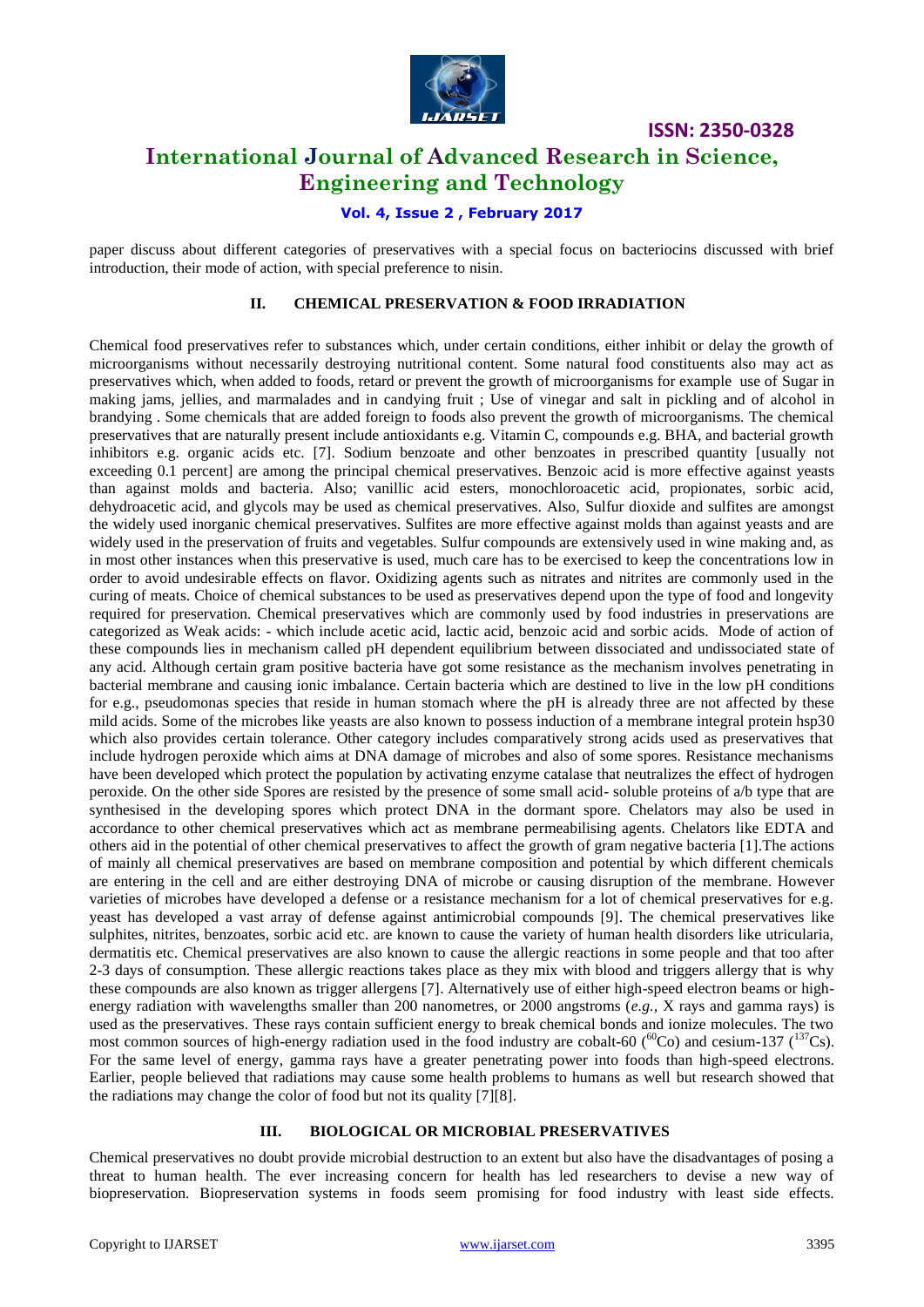

### **International Journal of Advanced Research in Science, Engineering and Technology**

### **Vol. 4, Issue 2 , February 2017**

Bacteriocinogenic lactic acid bacteria and their isolated bacteriocins are considered safe additives that are useful control the frequent development of pathogens and spoiling microorganisms in foods. Demand for products with fewer chemicals thereby seems to create the necessity of exploring new alternatives, in order to reduce the side effects of chemicals. The microbes have various defense mechanisms by which it is able to sustain its viability, which include broad spectrum antibiotics [secondary metabolite of many microorganisms to kill other species], or the lytic enzymes like lysozymes found in many types of food products, metabolic by products like lactic acids of lactobacillus, numerous types of protein enterotoxins and the bacteriocins released by bacteria which are known to have bactericidal mode of action [10] over the closely related species. Ever since the beginning of era, bacteria and other microbes like yeast, fungi etc. have been used in food products and have found an extensive use in fermentation and related products. Lactobacillus has been used in the fermented food products due to their beneficial influence on nutritional, organoleptic, and shelf-life characteristics. They cause rapid acidification of the raw material through the production of organic acids, mainly lactic acid [11]. In this context, bacteriocins are indicated to prevent the growth of undesirable bacteria in a food-grade and more natural way, which is convenient for health and accepted by the community. According to their properties, structure, molecular weight [MW], and antimicrobial spectrum, Bacteriocins are classified in three different groups: lantibiotics and non-lantibiotics of low MW, and those of higher MW. Several strategies for isolation and purification of bacteriocins from complex cultivation broths to final products have been proposed. Biotechnological procedures including salting-out, solvent extraction, ultrafiltration, adsorption-desortion, ion-exchange, and size exclusion chromatography are among the most usual methods. Peptide structure-function studies of bacteriocins and bacterial genetic advances make it easier to understand the molecular basis of their specificity and mode of action. Nisin has been proved of commercial success, as a good perspective and new avenues of research are open to continue the study and development of new bacteriocins and their biotechnological applications. These substances in appropriate concentrations may be used in veterinary medicine and as animal growth promoter instead usual antibiotics, as well as an additional hurdle factor for increasing the shelf life of minimal processed foods.

### **IV. BACTERIOCINS**

Bacteriocins are ribosomally synthesized peptides originally defined as proteinaceous compound that affects the growth and viability of closely related micro organisms [18]. Bacteriocins may serve as anti-competitor compounds enabling the invasion of a specie or a strain in an established culture [15][16][17] or may act as a communication molecule in a microbial consortia like biofilms [14]. Both the gram positive and gram negative bacteria have the ability to produce bacteriocins [13]. Among the gram positive bacteria, especially lactic acid bacteria, lactobacilli have gained particular importance in the field of production of bacteriocins. Nisin is the best known bacteriocins of LAB which has been used for more than 30 years in foods safely [19]. Among the gram negative bacteria, colicins are produced by E.coli. Research is going on extensively to explore the nascent field of biopreservation. Isolation of different types of bacteriocin producing strains and characterization of bacteriocin produced by them for food preservation is prevelant. Many lactic acid bacteria [LAB] produce a high diversity of different bacteriocins. Though these bacteriocins are produced by LAB found in numerous fermented and non-fermented foods, nisin is currently the only bacteriocin widely used as a food preservative. Many bacteriocins have been characterized biochemically and genetically, and though there is a basic understanding of their structure-function, biosynthesis, and mode of action, many aspects of these compounds are still unknown. Colicin was the first identified bacteriocin. Colicin gene clusters are encoded on plasmids which have three genes; the colicin gene, the immunity gene, and the lysis gene [10]. The similar kinds of molecules are secreted by other organisms as well such as killer toxins of yeast, defensins of mammals, cecropins of insects, tachyplesins of crabs, magainins of amphibia,thionins of plants and many more.

Bacteriocins are regularly been confused with antibiotics but they are different in having broad range spectrum. Also Cleveland and others in 2001 said that antibiotics can elicit allergic reactions in humans, whereas, bacteriocins are degraded in the human gut by the enzyme trypsin. In addition, antibiotics are the secondary metabolites but bacteriocins are produced in the log phase [19]. Due to safety, a broad range of bacteriocins have been identified and are used in food items.

### **V. CLASSIFICATION OF BACTERIOCINS OF LAB**

The major classes of bacteriocins produced by LAB include: [I] lantibiotics, [II] small heat stable peptides, [III] large heat labile proteins, and [IV] complex proteins whose activity requires the association of carbohydrate or lipid moieties [20]. Class I comprise of bacteriocins which contain lanthione containing peptides. They are the small peptides and differentiates from others as it contains didehydroamino acids and thio-ether amino acids i.e. lanthione and 3-methyl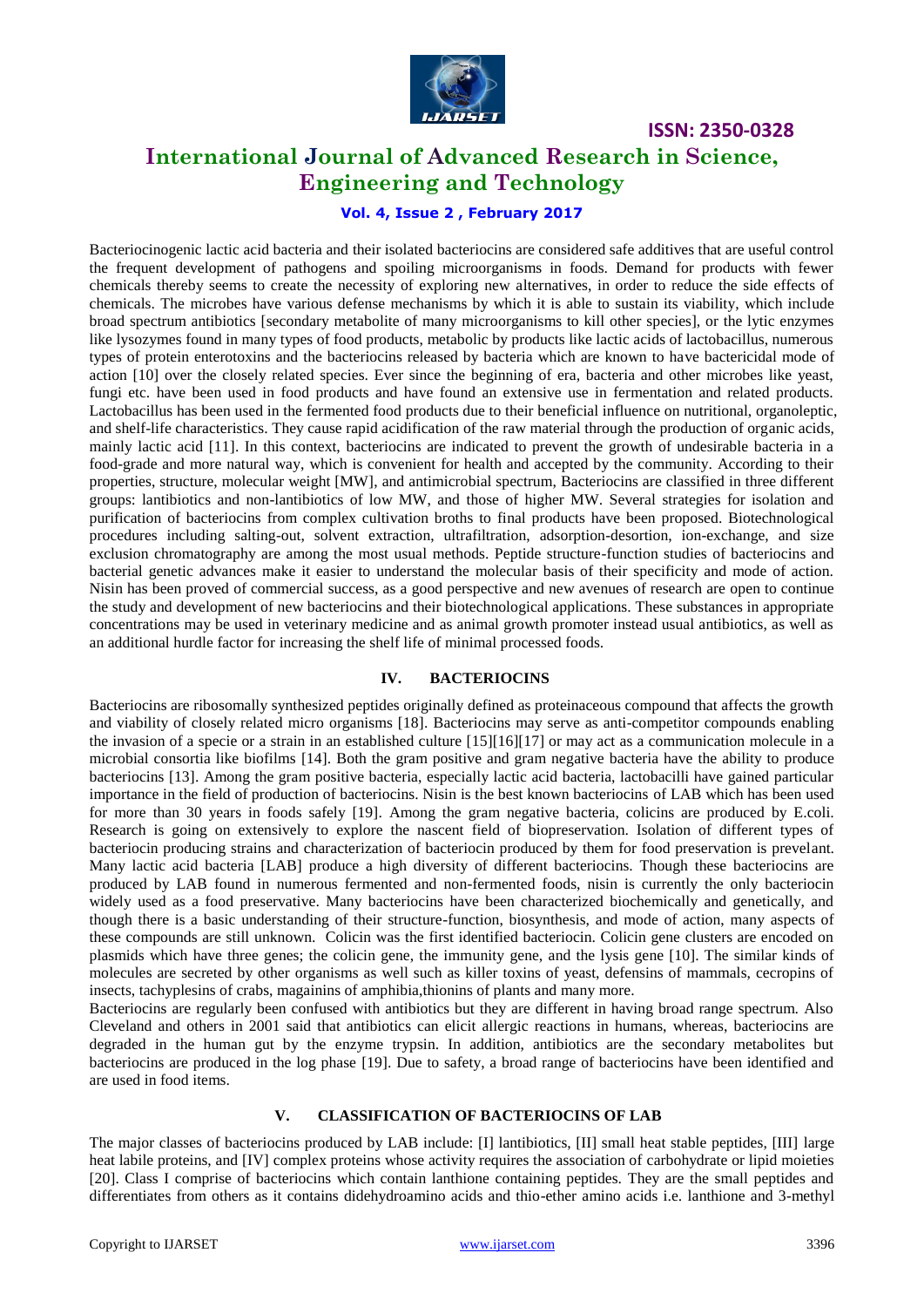

### **International Journal of Advanced Research in Science, Engineering and Technology**

### **Vol. 4, Issue 2 , February 2017**

lanthione [21][22]. It has two subgroups; type A and type B; on the basis of their distinctive ring structure. Type A are the screw shaped amphipathic molecules with two to seven positive charge whereas type B are the globular one with either no net charge or net negative charge [23]. Class II are the small, relatively heat stable and non lanthione containing active peptides which are subdivided into 3 categories; i.e., class II a , class II b and class II c on the basis of following: N terminal sequence, formation of bi component pores, and the presence of functional sulfhydryl groupings. Class III is the large heat labile proteins with large molecular weight example, Helveticin I produced by *lactobacillus helveticus* and enterolysin produced by *Enterococcus faecium* [25]. Class IV is the complex bacteriocins that contain essential carbohydrate or lipid moieties in addition to protein [23]. However, the inhibitory activity of these substances is confined to Gram-positive bacteria as inhibition of Gram-negatives by these bacteriocins has not been demonstrated. Cytoplasmic membrane which forms the border between the cytoplasm and the external environment is surrounded by a layer of peptidoglycan layer which is significantly thinner in Gram-negative bacteria than in Gram-positive bacteria. Gram-negative bacteria possess an additional layer, the so-called outer membrane which is composed of phospholipids, proteins and lipopolysaccharides [LPS], and this membrane is impermeable to most molecules. Nevertheless, the presence of porins in this layer will allow the free diffusion of molecules with a molecular mass below 600 Da. The smallest bacteriocins produced by lactic acid bacteria are approximately 3 kDa and are thus too large to reach their target, the cytoplasmic membrane [20]. However, Stevens et al. [1991] and Ray [1993] have demonstrated that Salmonella species and other Gram-negative bacteria become sensitive to nisin after exposure to treatments that change the permeability barrier properties of the outer membrane. Work on bacteriocins has been driven by the need of new and better way of food preservation technology and a wish to prevent food spoilage and poison producing bacteria from growing. Also in recent years, a new perspective of bacteriocins i.e, probiotics has been emerged [24]. Infact, nisin and lactisin 3147 have been found to prevent mastitis [24]

#### **VI. MODE OF ACTION**

The bacteriocins which have gained importance in food preservatives are the lantibiotics produced by lactic acid bacteria. These groups of bacteriocins are positively charged molecules with hydrophobic patches. Chen et al in 1997 suggested that electrostatic interactions with negatively charged phosphate group on target cell membrane contribute to the initial binding of the bacteriocin with the target membrane [26]. The lantibiotics inhibit the target cells by forming pores by the interaction with lipid II molecule in the membrane causing the depletion of the transmembrane potential or pH gradient which results in the leakage of the cellular materials. This binding to lipid II molecule is involved in inhibition of peptidoglycan synthesis which in turn affects the cell wall formation and affects reproducibility. In case of class II bacteriocins such sakacin, the hydrophobic portion inserts into the membrane as transmembrane channel and forms pores. The association of hydrophobic patches of bacteriocins with the hydrophobic membrane has also been modeled using computer simulation by lins et al 1999 to predict the most favorable interaction [27]. There are two models by which the mode of action can be explained. The first one is the barrel stave and the other one is the wedge mechanism. In barrel stave, nisin orients perpendicularly to the membrane forming an ion channel that spans the membrane [28] and according to the wedge model, after a critical number of nisin molecules are attached to the membrane, they insert concurrently like a wedge. Also, the phospholipid composition and environmental pH influences the MIC [minimum inhibitory concentration] value [26]. Almost all bacteriocins have different modes of action. In some cases, it has also been seen that instead of pore formation, docking molecules on the target cell membrane facilitate the interaction with the bacteriocin, thereby increasing the effectiveness of the bacteriocin for eg. Mersacidin [5]. There are many factors which are responsible for bacteriocins to act accordingly for example, the environment in which the particular bacteria is residing.

#### **VII. APPLICATION OF BACTERIOCINS**

Bacteriocins firstly seen as analogous to antibiotics have been characterized more deeply and the potential applications of these compounds have also increased. Till date nisin is the only bacteriocin which has got the status of GRAS [generally regarded as safe] from FDA [food and drug administration] and is sold under the brand name of nisaplin<sup>tm</sup> It can be used in packed food items as preservative in required amount as written in IP [Indian pharmacopeia] standards. Other applications where bacteriocins are gaining importance in the field of food are in packaging of food items such as chocolates, milk, curd etc. Bacteriocins may also be used as probiotics as a measure to improving the microbial flora of gut region. Different species of lactic acid bacteria eg leuconostoc, lactobacillus, pediococcus etc. have been used as probiotics. Within gut, the beneficial microflora helps in digestion and breaking down the toxic chemicals generated. It is noteworthy that in human gut, there exists both the beneficial and harmful microfloral population. It is said that to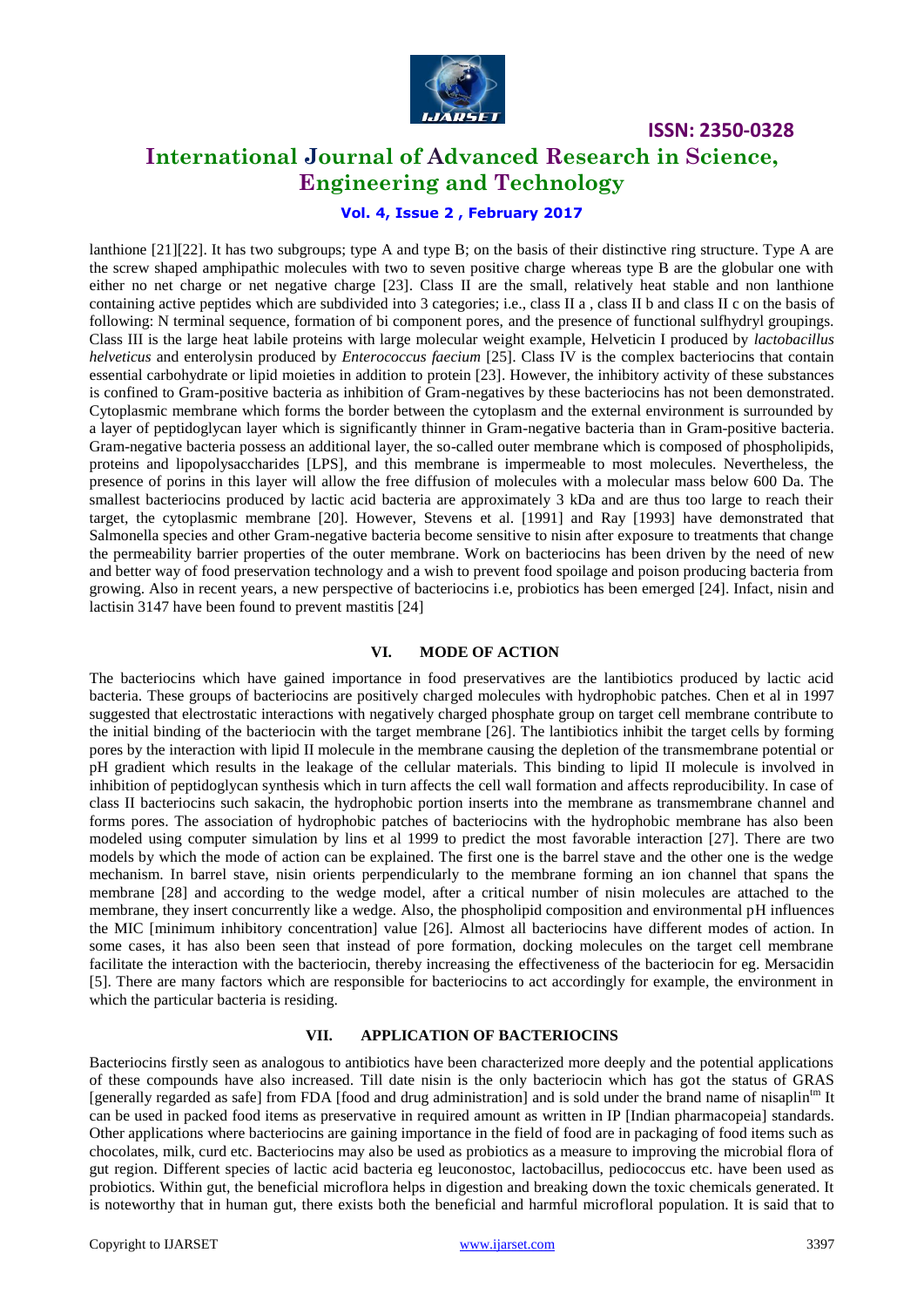

# **International Journal of Advanced Research in Science, Engineering and Technology**

### **Vol. 4, Issue 2 , February 2017**

attain the healthy condition, the ratio of beneficial and the harmful concentration in the body should be 85:15. The intestinal microflora are the prominent members of probiotics and are found to help in reduced diarrhoeas, lowered blood cholesterol, increased immune response and prevention of cancer [28]. Bacteriocins can also be used in improving the livestock by providing the live culture as feed to cattles, fishes and poultry. New potential applications have also been found in medical field example mersacidin is found to have potential medical application in treating skin infections and acne. Yet another example is lacticin 3147 which inhibits streptococcus mutans and has the potential to inhibit tooth decay and gingivitis. Bacteriocins are also experimented to treat urinogenital and vaginal disorders as well.

#### **VIII. NISIN**

Nisin is a natural, toxicologically safe and antibacterial food preservative. It is found to show an antibacterial activity against a wide variety of gram positive bacteria and some spores. As far as the history is concerned, the term nisin was coined by Mattick and Hirsch in 1947. Hirsh and others in 1951 first examined the potential of nisin as the food preservative. In 1957, nisin was found to commonly occur in farmhouse cheese [12] and in 1969, nisin was approved for use as an antimicrobial in food by the Joint FAO/WHO Expert Committee on Food Additives [30]. Nisin has been given the food additive number 234 and is permitted for use in food preservatives in more than 50 countries. Since 1953, nisin has been sold under the name, nisaplin<sup>tm</sup> which contains approximately 2.5% nisin and remaining are the milk products fermented by LAB. Nisin is also marketed under different brand names as GUARDIAN<sup>tm</sup>, novacin<sup>tm</sup>, novaGUARD<sup>tm</sup>. Nisin works on the permeability mechanism in which it forms complex with the lipid molecule of the bacterial membrane and subsequently, pores are formed as the complex inserts in the membrane which results in the cell death. Nisaplin<sup>tm</sup> is an extremely stable product which shows no or very less activity in dry conditions, dark and in 25 °C. It has an increased solubility in acidic environment but decreased solubility as the pH increases. The stability of nisin depends on three factors including the incubation temperature, length of storage and pH. Greater nisin retention occurs at low temperature. The food products where nisin can be used as food preservatives are dairy products which include cheese (processed), natural cheese, yogurt,; egg products and value added egg products including omelets', pancakes etc.; pasteurized soups, flour based products including crumpets; sea foods; canned foods; salad dressings; alcoholic beverages and meat products [30].

#### **IX. BACTERIOCINS AS FOOD PRESERVATIVES**

Many LAB bacteriocins are active against many food borne and spoilage gram positive bacteria including antibiotic resistant bacteria. The gram negative bacteria are intrinsically resistant due to protective role of external membrane; however some can be active in combination with other membrane destabilising agents like EDTA [29]. Till date there are only some bacteriocins which are known to have been used as preservatives. Also the majority associated with food industry are the members of class I and class II. Among class I, nisin is the best known example which has gained GRAS status and can be used directly as the food ingredient having a broad inhibitory spectrum against a wide range of gram positive bacteria including pathogens. Also it is effective against clostridium and bacillus spores; however, it is not effective against the gram negative bacteria, yeasts and molds. Among the class II bacteriocins, pediocin having anti- listerial activity are most common. They are produced by pediococcus specie but not effective against the spores but can inhibit listeria monocytogenes effectively as compared to nisin. The pediocin is very much effective against the wide spectrum of gram positive bacteria (LAB), food borne pathogens and some spoilage bacteria including gram negative bacteria such as pseudomonas and E.coli [9].

#### **REFERENCES**

- [1] S. Brula, P. Cooteb, "Preservative agents in foods, Mode of action and microbial resistance mechanisms", International journal of food microbiology, vol. 50, pp. 1-17, 1999.
- [2] R. Manavalan, K. Seetaramaiah, A.A. Smith, R. Murali, "Preservatives in Food Products Review", International Journal of Pharmaceutical & Biological Archives, vol. 2, no.2, pp. 583-599, 2011.
- [3] V. Pal, M. Jamuna and K. Jeevaratnam, "Isolation and characterisation of bacteriocin producing lactic acid bacteria from a south indian special dosa (Appam) batter", Journal of culture collections, vol. 4, pp. 53-60, 2004.
- [4] R.W. Jack, J.R. Tagg, B. Ray, "Bacteriocins of Gram-Positive Bacteria", Microbiological Reviews, vol. 59, no.2, pp. 171–200, 1995.
- [5] J. Cleveland, T.J. Montville, I.F. Nes, M.L. Chikindas, "Bacteriocins: safe, natural antimicrobials for food preservation", International Journal of Food Microbiology, vol. 71, pp. 1–20, 2001.
- [6] P.S. Mead, L. Slutsker, V. Dietz, L.F. McCaig, J.F. Bresee, C. Shapiro, P.M. Griffin, R.V. Tauxe, "Food-related illness and death in the United States", Emerging Infect, vol. 5, no.5, pp. 607–625, 1999.